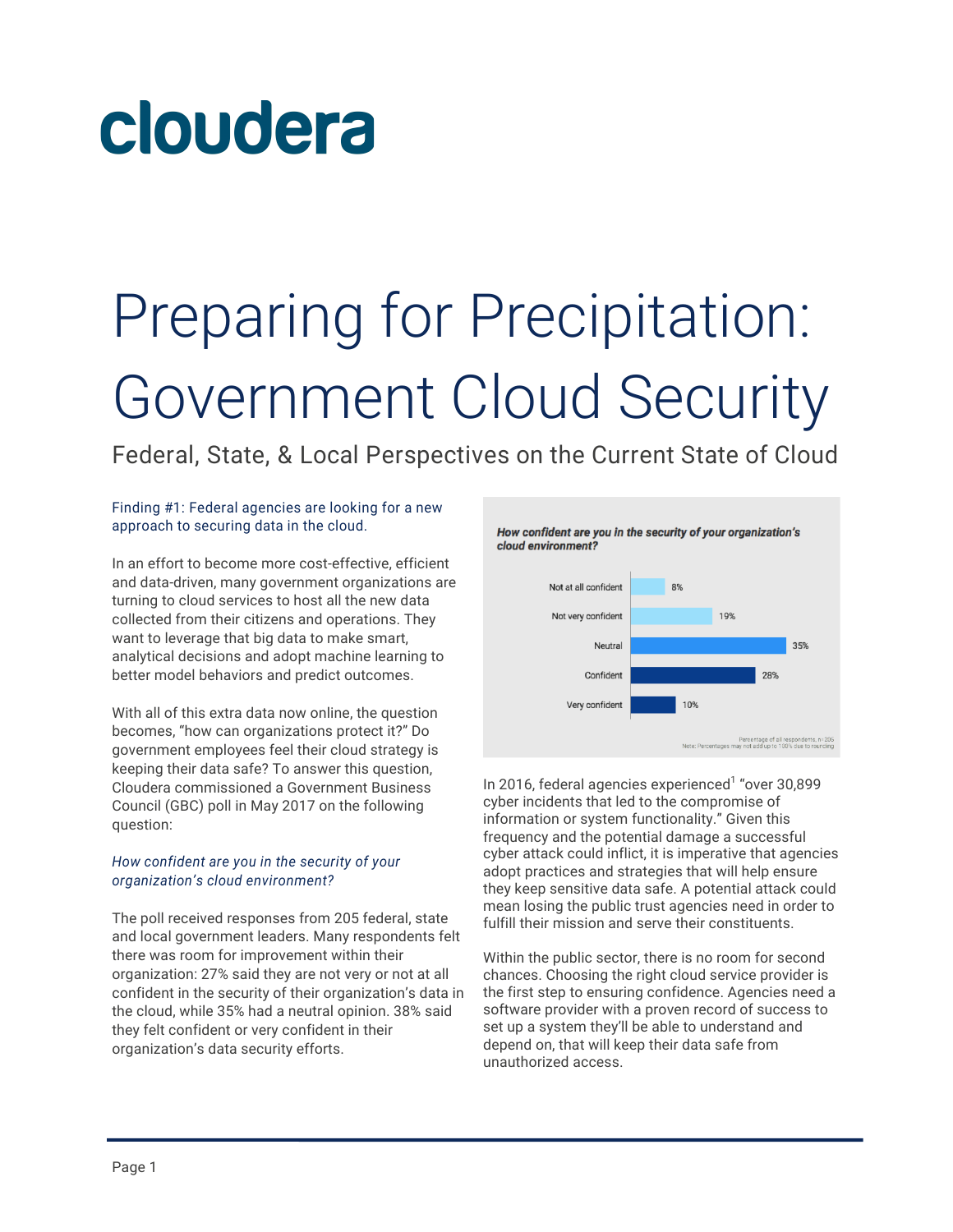Second, but no less important, is choosing a data platform which runs natively in that cloud environment and can offer complete control, security, privacy and governance of their data. With a data platform like Cloudera, agencies will be able to stay one step ahead of potential threats, while achieving their big data and machine learning aspirations. These capabilities can then be uniformly implemented across various cloud service providers and on-premises too, ensuring consistent safety measures for government data anywhere.

#### Finding #2: Nearly 20% of respondents feel that their organization's cloud providers could be more effective in controlling security.

Federal, state, and local agencies deal with a variety of sensitive data every day, including the personal data of citizens they serve. It is imperative that agencies protect this data as effectively as possible—both to work efficiently and to maintain the public trust that is critical to their mission.

To determine how well agencies are meeting this challenge, Cloudera and GBC released a flash poll in May 2017:

#### *To what extent do you agree or disagree with the following statement: "My organization's cloud providers offer adequate security controls."*

The poll received responses from 205 government leaders. Respondents had mixed opinions: 17% disagree or strongly disagree that their organization's cloud providers offer adequate security controls, 41% are neutral and 42% agree or strongly agree.

To what extent do you agree or disagree with the following statement: "My organization's cloud providers offer adequate security controls.



With the ever-evolving nature of cyber threats, it is only natural that governments feel a sense of anxiety. "I think the major thing people are afraid of is lack of control," said Dan Lohrmann<sup>2</sup>, former chief information security officer for the state of Michigan. "There's a sense of security when you have it under your control." Federal agencies must take steps to gain an adequate level of control the security of their data in the cloud.

Yet the security of the cloud service provider's environment is only part of the story. Most government organizations will want to use their data in different ways, like a data warehouse or operational database or data science notebook, each of which will be exposed to different users and lines of attack. The problem is magnified when a cloud service provider doesn't have a universal security framework or common tools for all use cases.

The good news is that a data platform like Cloudera gives government agencies the ability to authenticate users, granularly control access by role, encrypt their data in motion and at rest and store keys separately enabling confidence in security efforts — across all applications. This restores the control that government organizations will need to be safe and successful in their cloud analytics initiatives, no matter what cloud service provider they choose.

### Finding #3: Organizations considering cloud need to address a variety of priorities.

Cloud technology is quickly revolutionizing the IT sector, enabling systems to be more elastic, mobile and scalable. The benefits of enabling the cloud are clear: cloud technology offers agility, advanced analytics, cost-effectiveness and efficiency. Adopting the cloud in federal agencies supports better constituent services and drives more informed decision making through data insight.

There are many roadblocks, hesitations and questions that can stand in the way of successful cloud adoption, however. In order to assess these apprehensions, Cloudera and GBC released a flash poll in May 2017:

*To the best of your knowledge, which of the following represents your organization's primary concern regarding cloud adoption?*